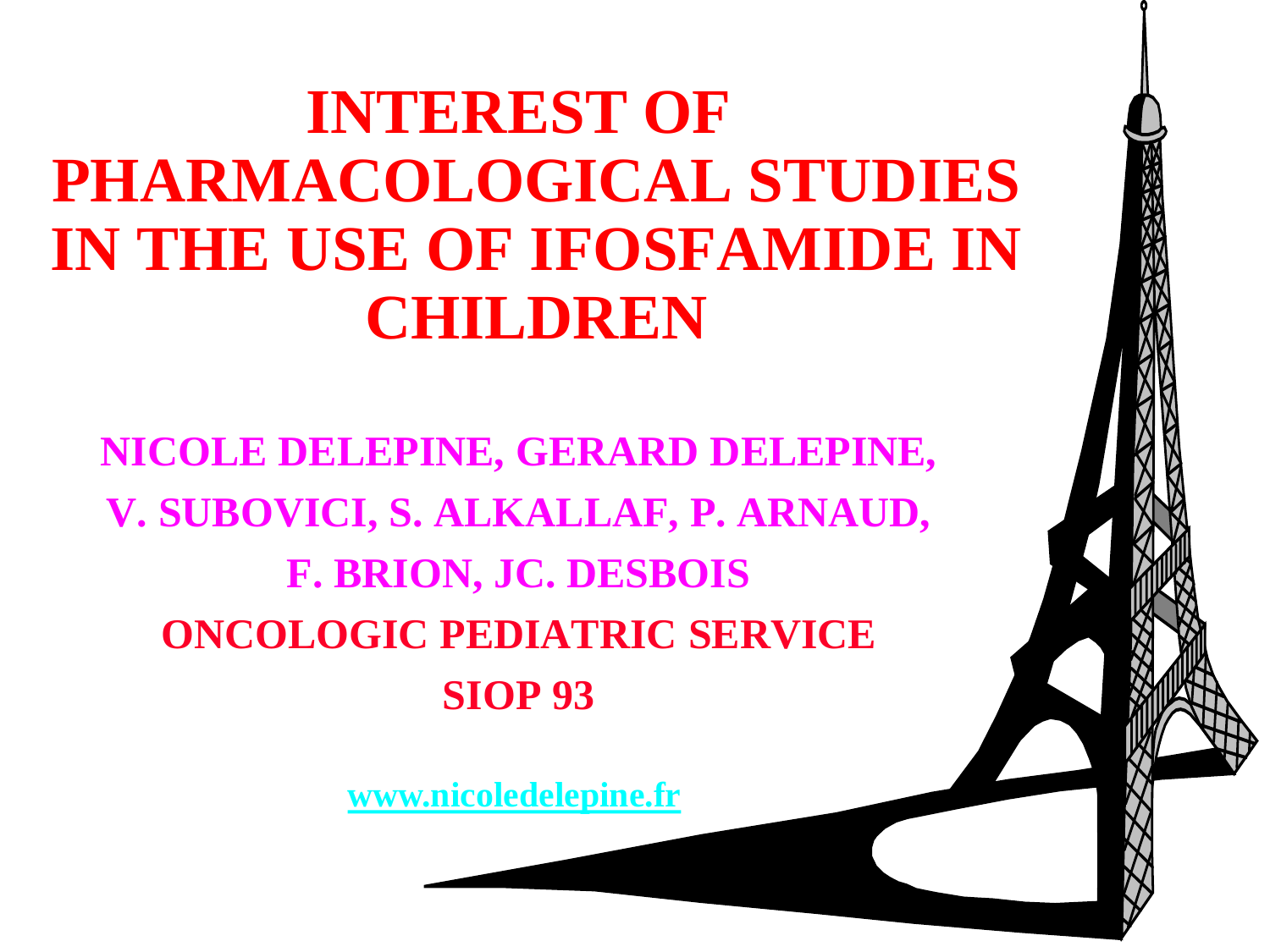

### **STUDIES IN THE INTERNATIONAL LITTERATURE**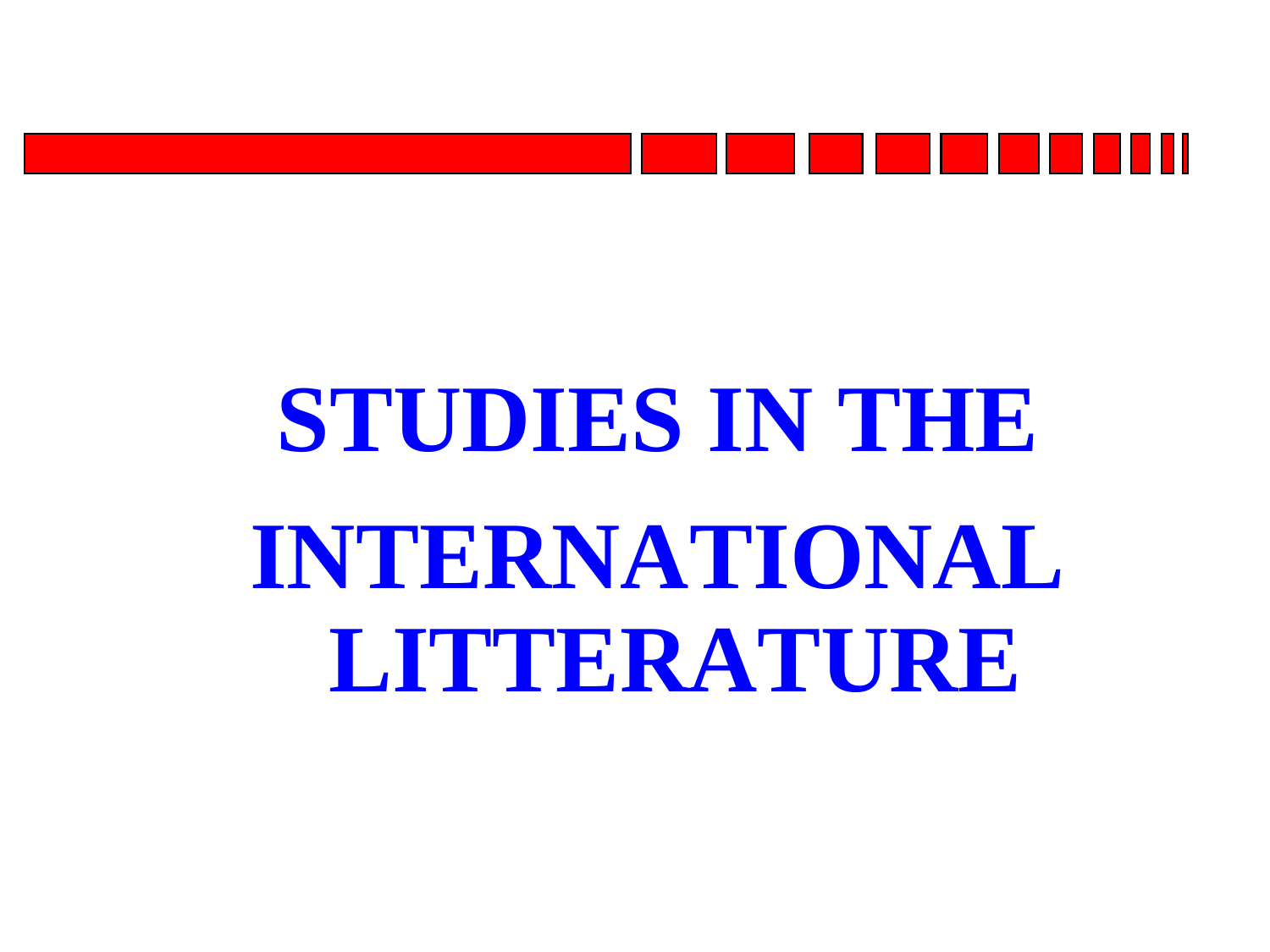

### **Controversies about effectiveness of Ifosfamide in children are not yet resolved**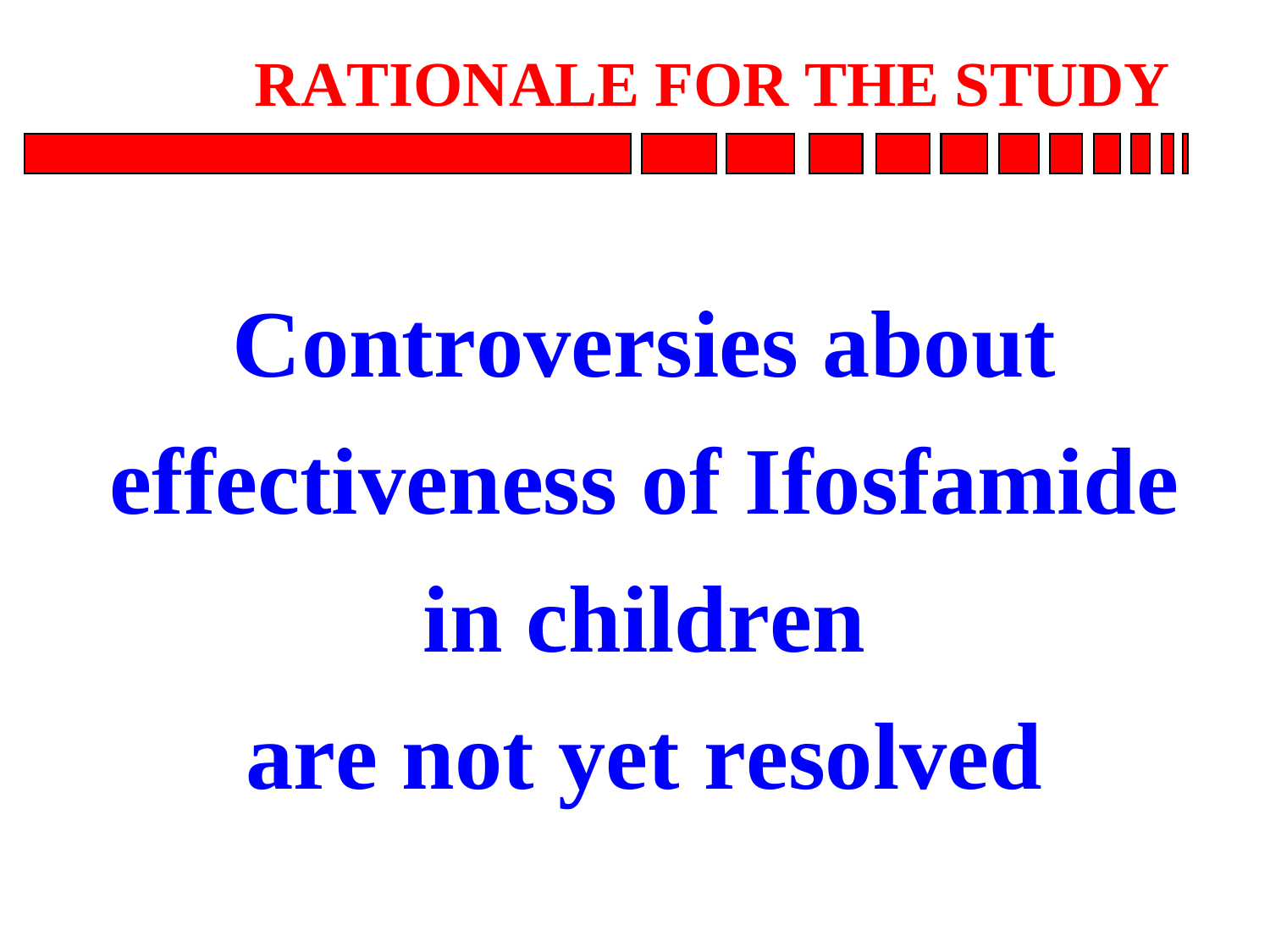# **RATIONALE FOR THE STUDY**

**Furthermore, the combination of VAIA is an effective therapy in childhood rhabdomyosarcoma**

**A high IFX dosage of 10 gr/sqm per cycle achieved a better response rate (83 %) than a lower dose 6 gr/sqm (68 %) (ASCO 1991)**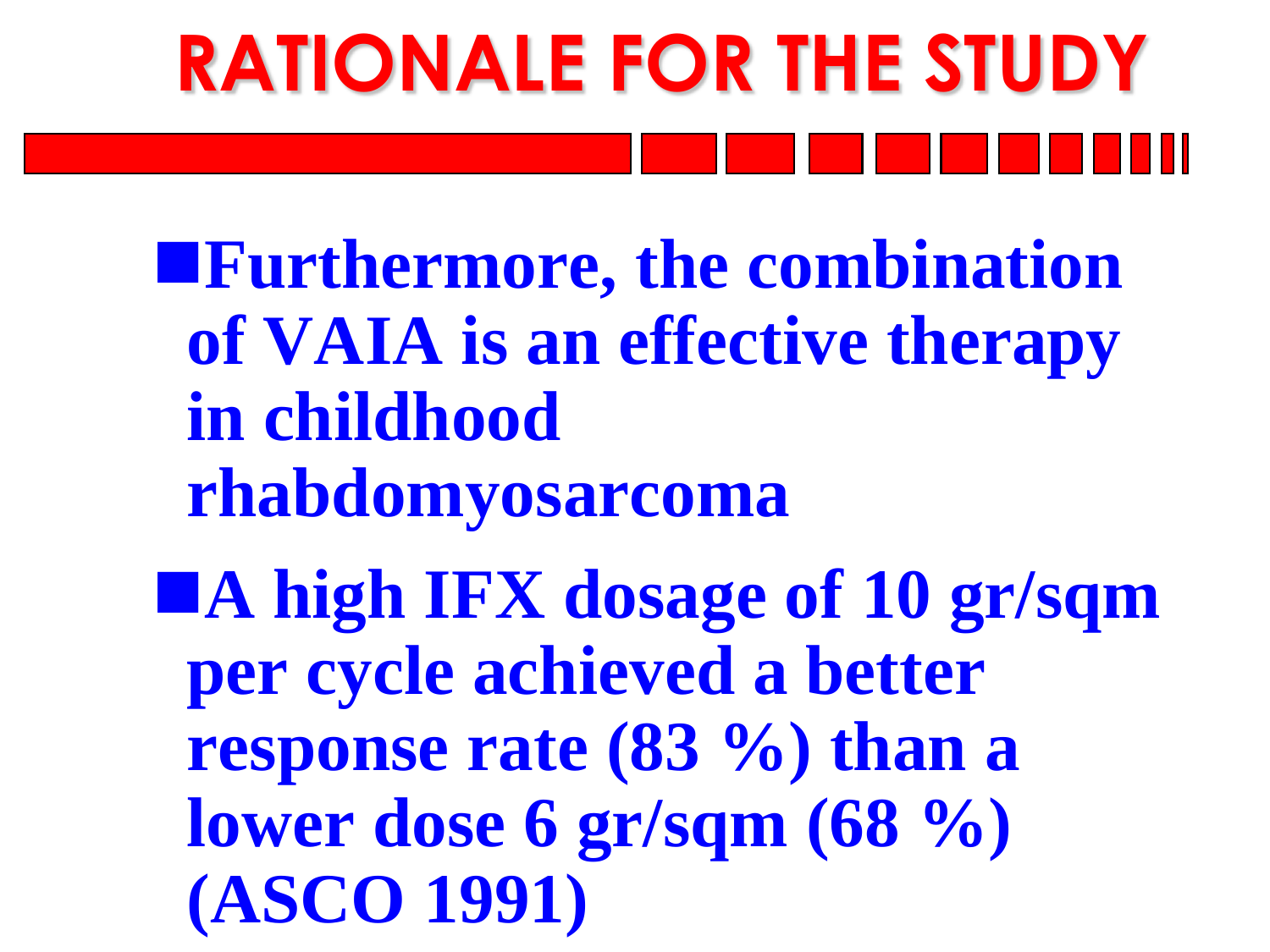#### **The German PaediatricOncology Group found :**

**improved response rate in children with Ewing's sarcome following substitution of IFX for CPX (Jurgens 1989).**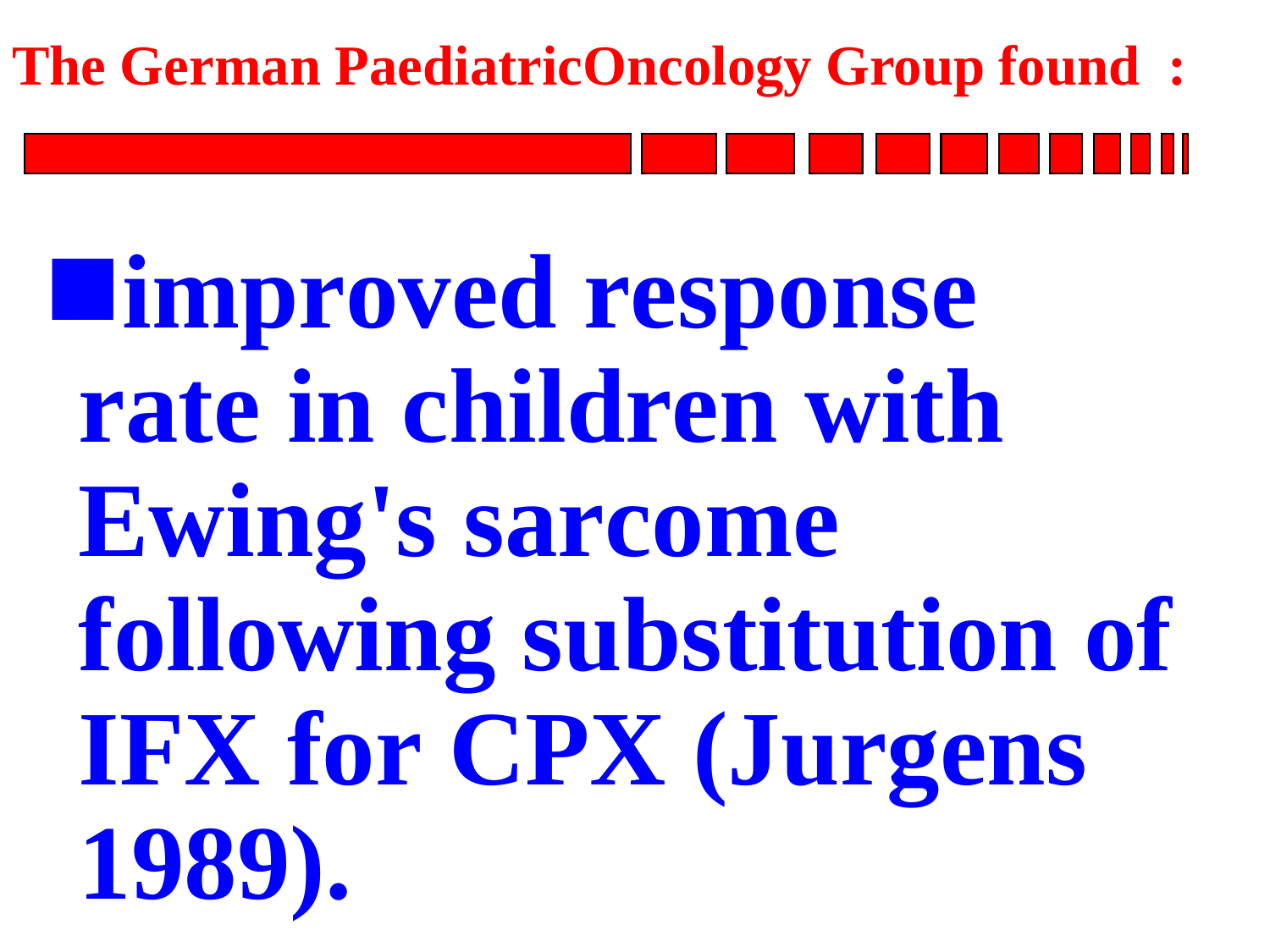# **RATIONALE FOR THE STUDY**

**In contrast, the SFOP IFX based Ewing's sarcoma protocol found: no improvement in 3 year survival rate and**

 **an increased toxicity. (SFOP - Oberlin and al 1990)**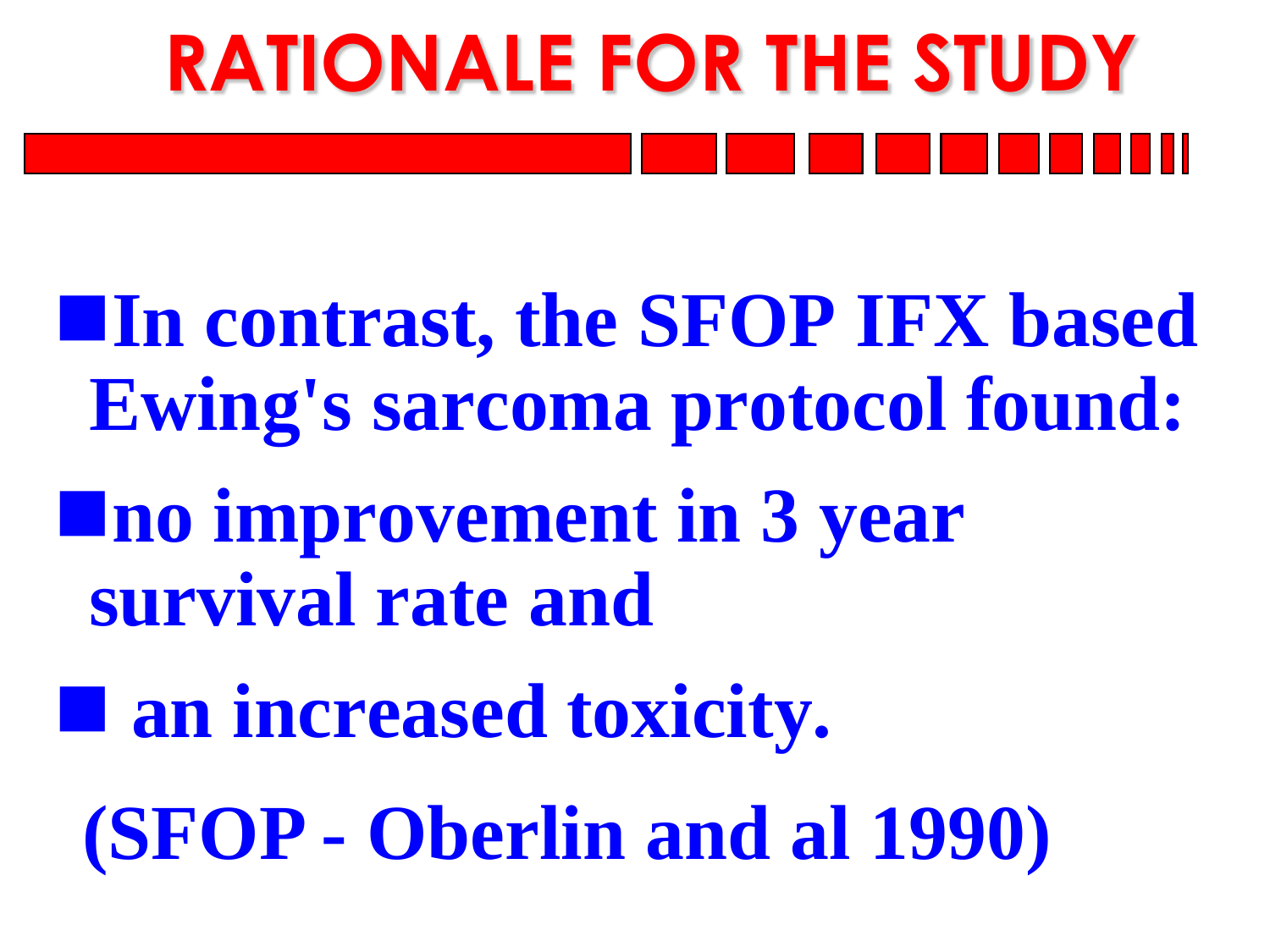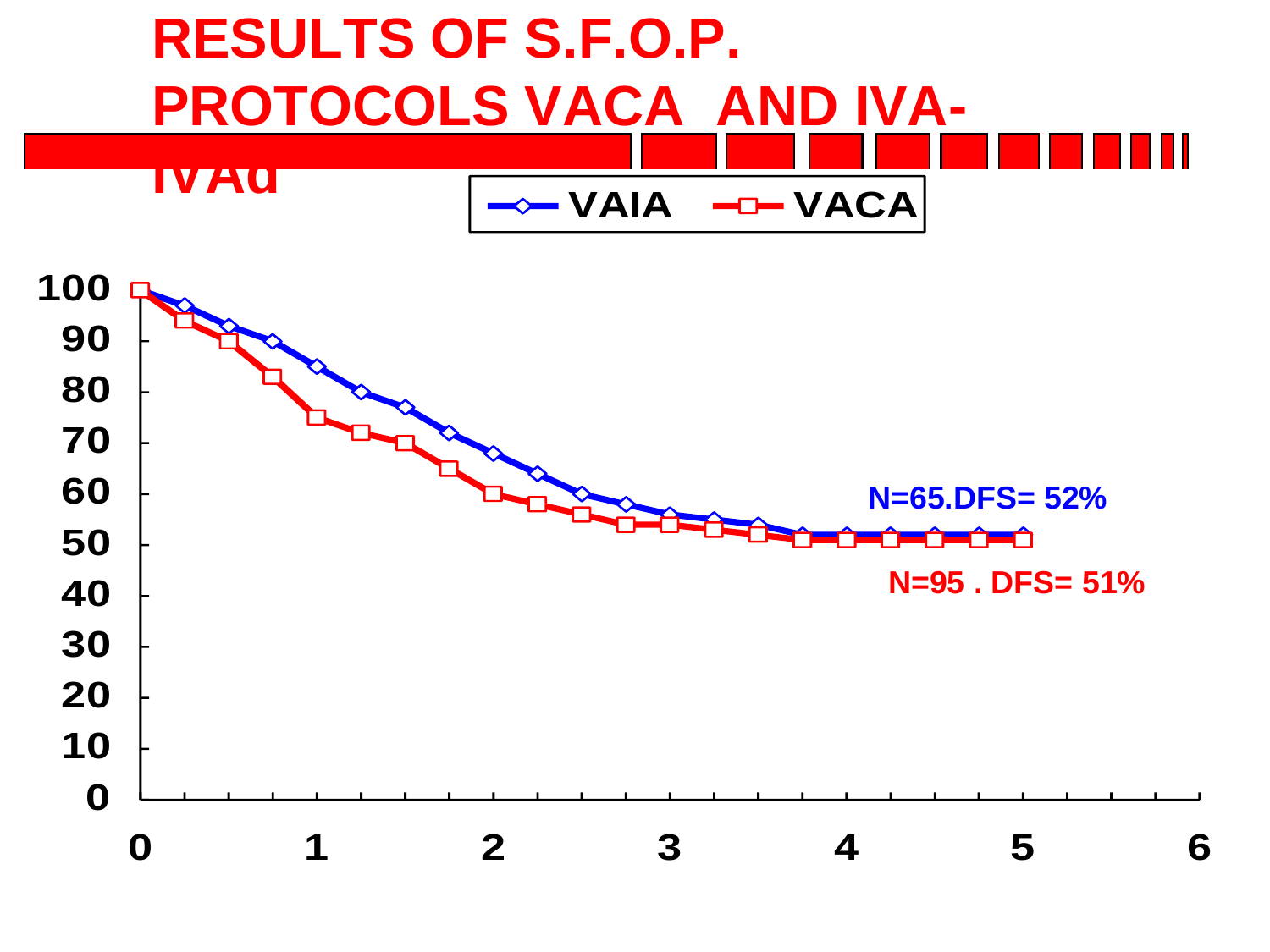## **RATIONALE FOR THE STUDY**

### **BACKGROUNDS OF DISCORDANT RESULTS COULD BE AGE AND PHARMACOKINETICS OF IFX IN CHILDREN**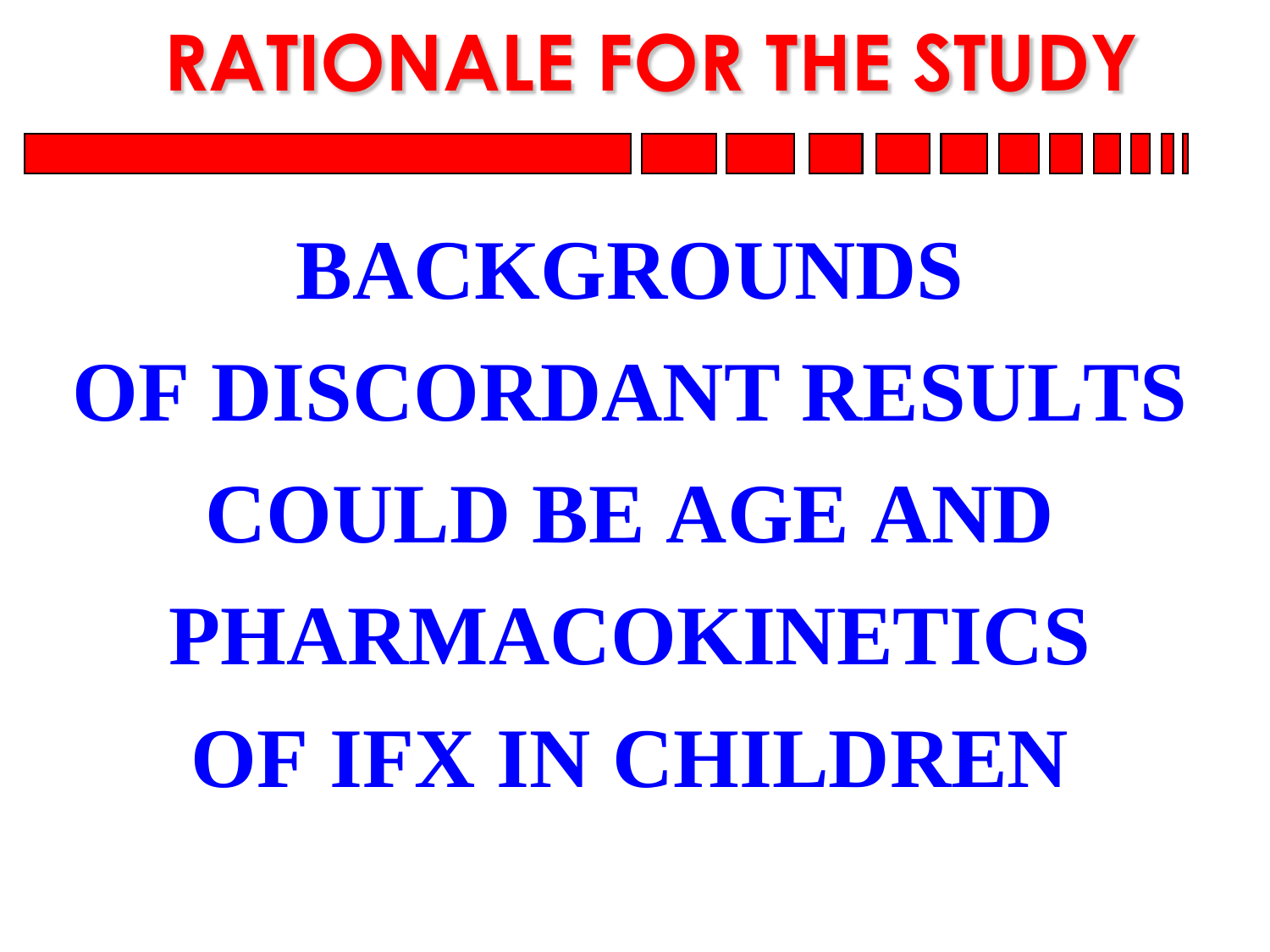## **MATERIAL AND METHODS**

■48 patients aged 1,5 to 25 years with **various solid tumors, received 137 courses of IPA (IFX, CDDP, THP ADR) with seric pharmacokinetic study**

**IFX was infused thermo-ionic detection**

■1850 dosages were computerized for **statistical analysis**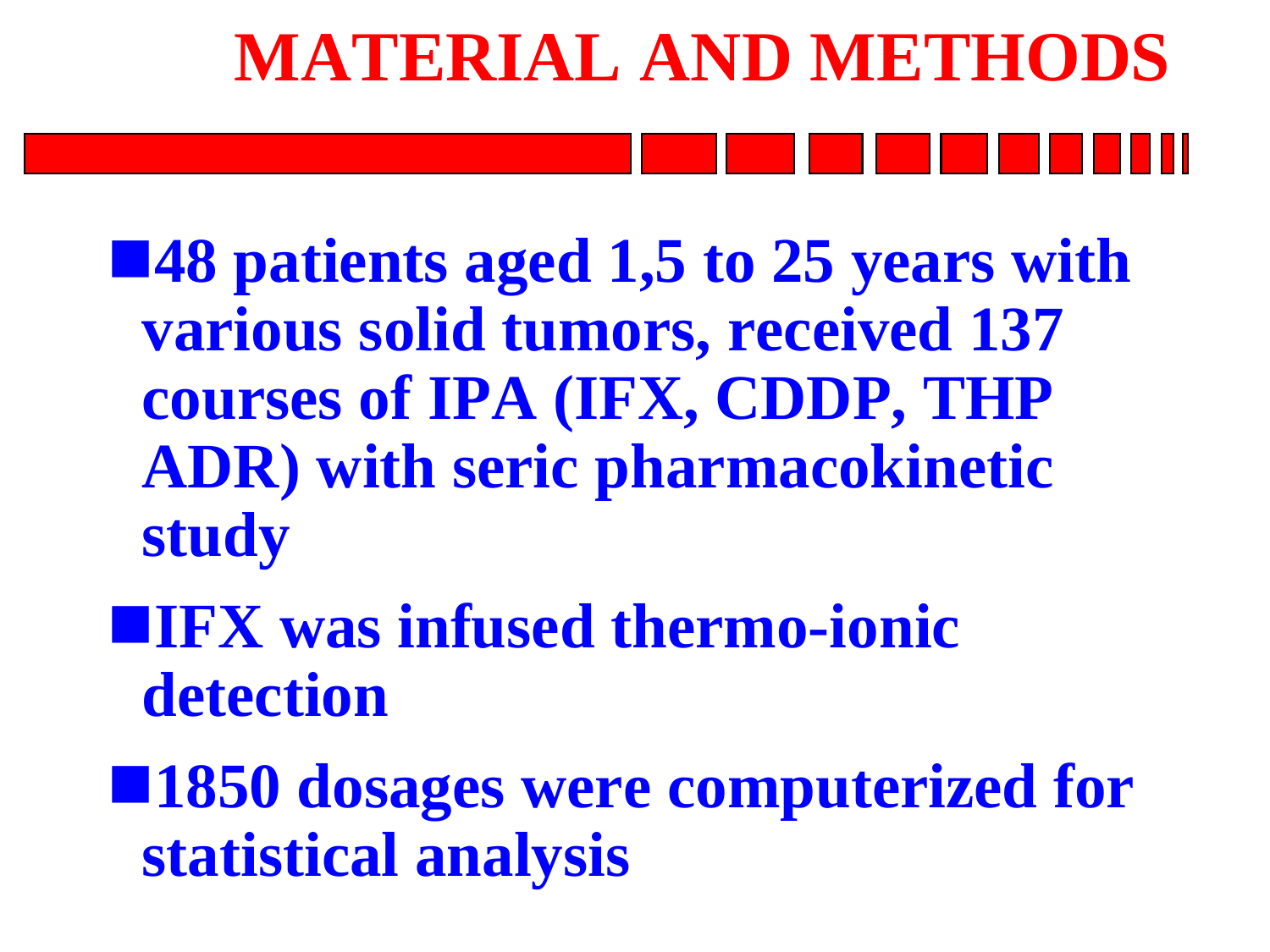

### **48 patients 1,5 y to 25 y Various solid tumors**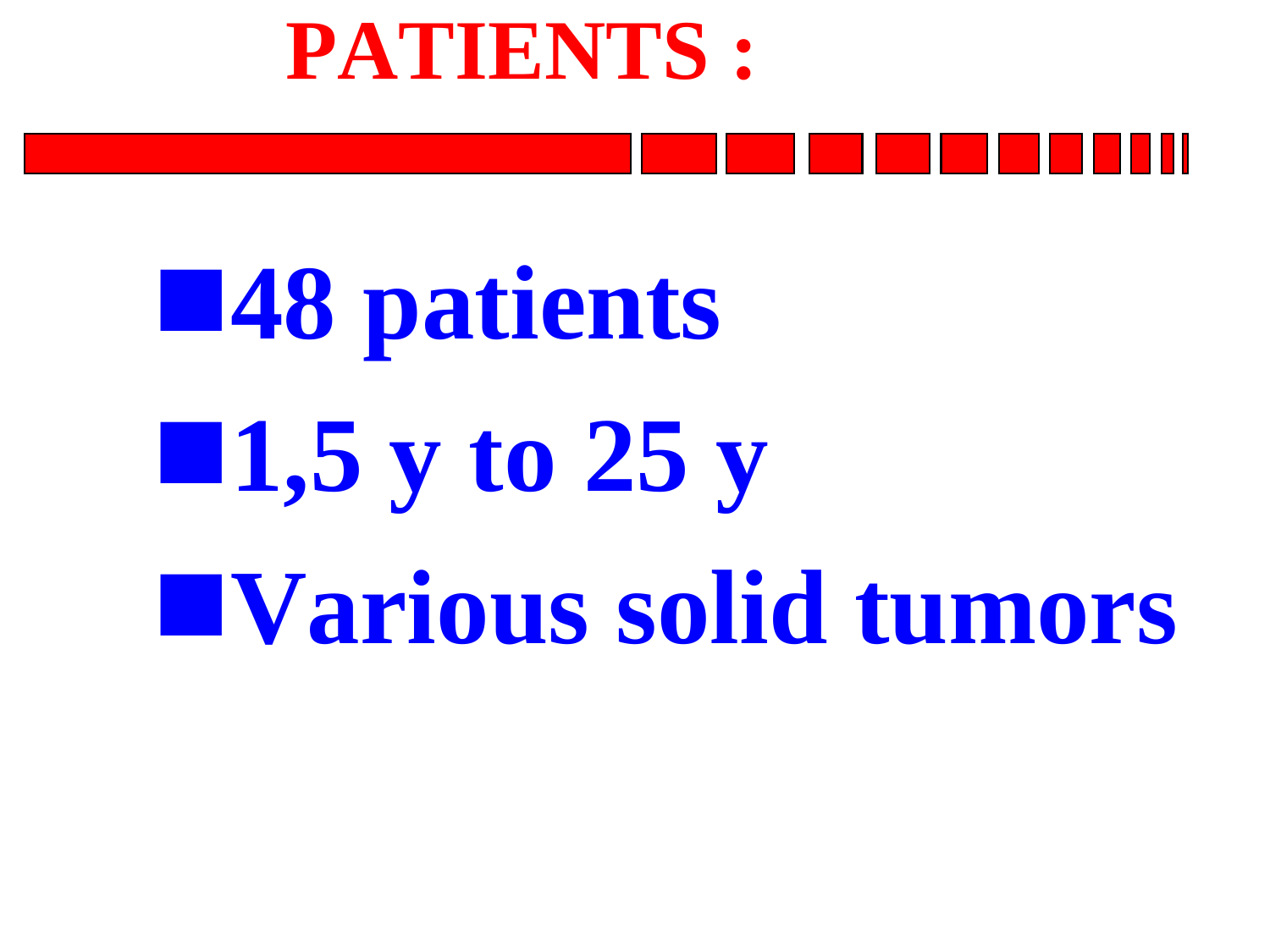# **IFX INFUSION**

**Continuous infusion by pomp 120 hours Dosage of IFX by gaz chromatography with thermo-ionic detection.**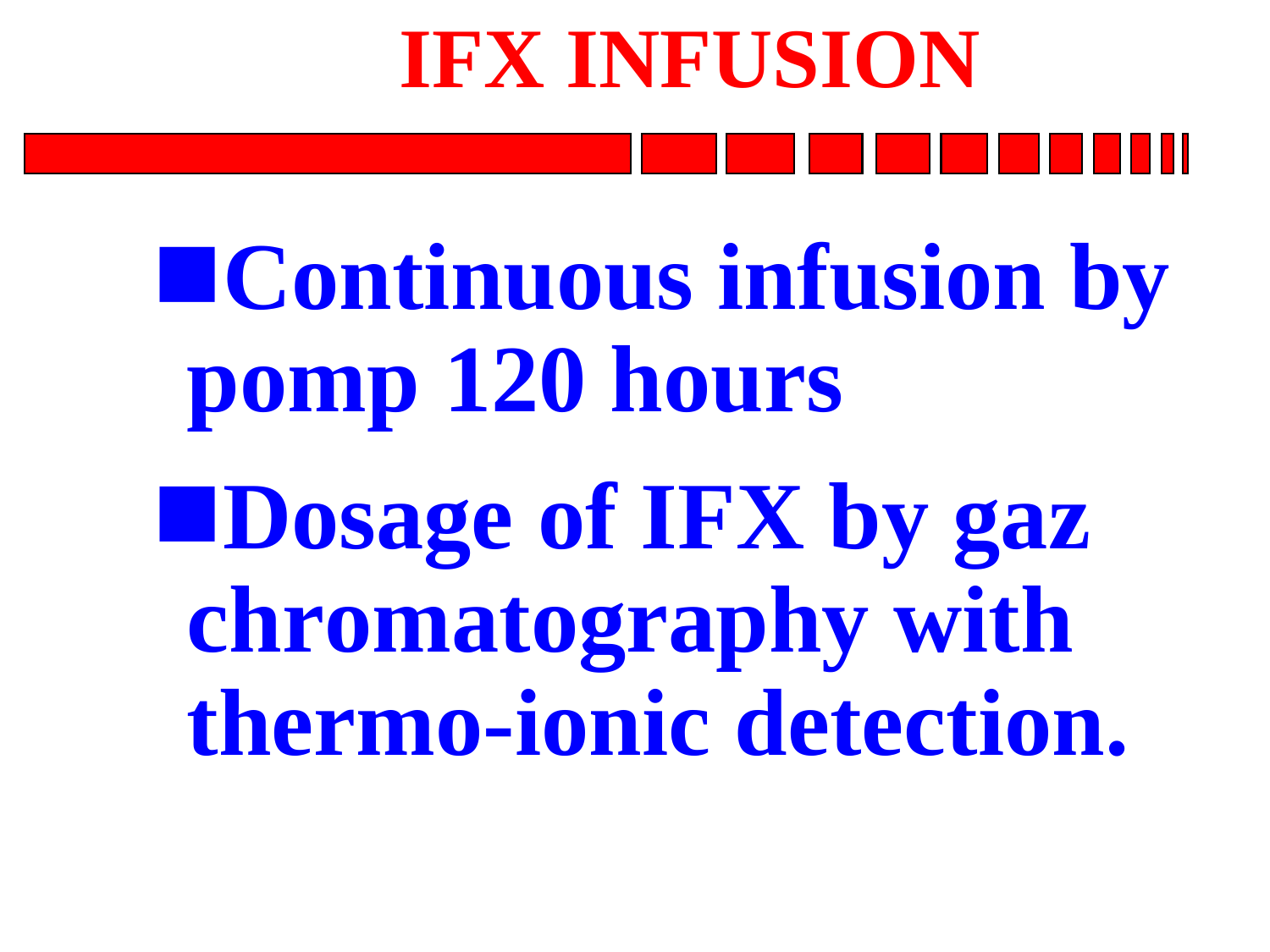### **METHODS**

**1850 SERIC DOSAGES WITH GAZOUS CHROMATOGRA PHY AND THERMO IONIC DETECTION** 

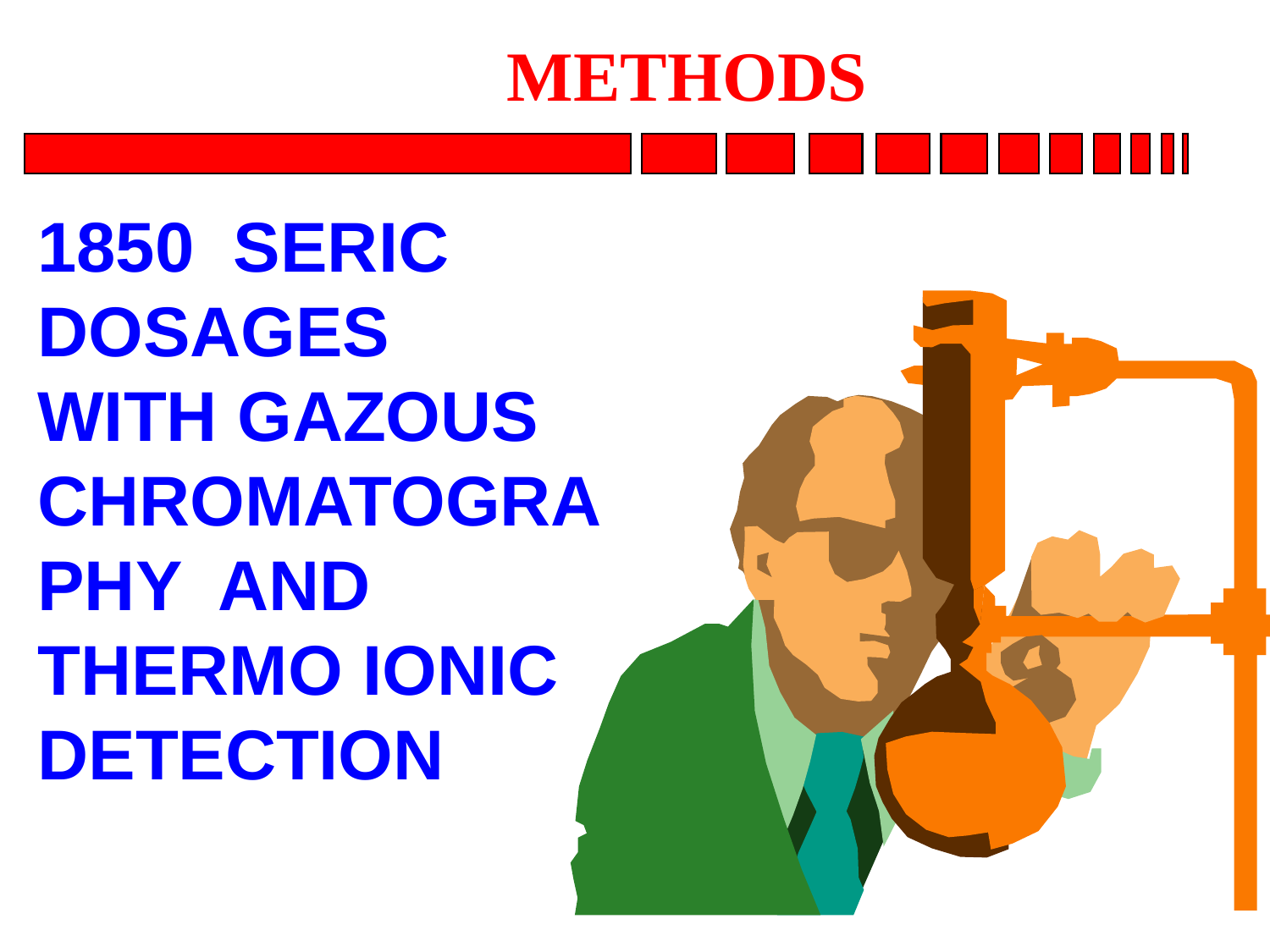

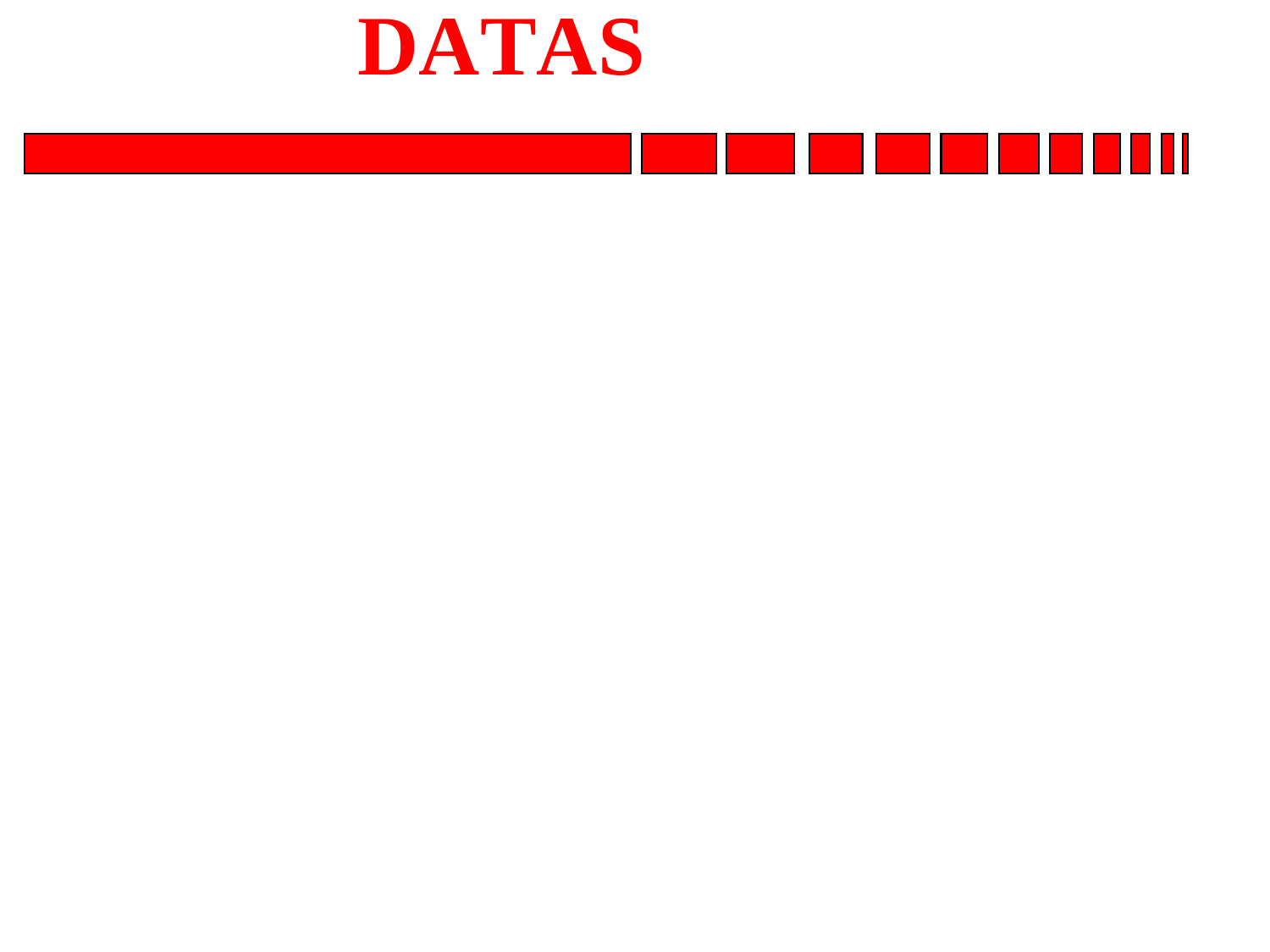### **METHOD**

### **1850 DOSAGES WERE COMPUTERIZED FOR STATISTICAL ANALYSIS**

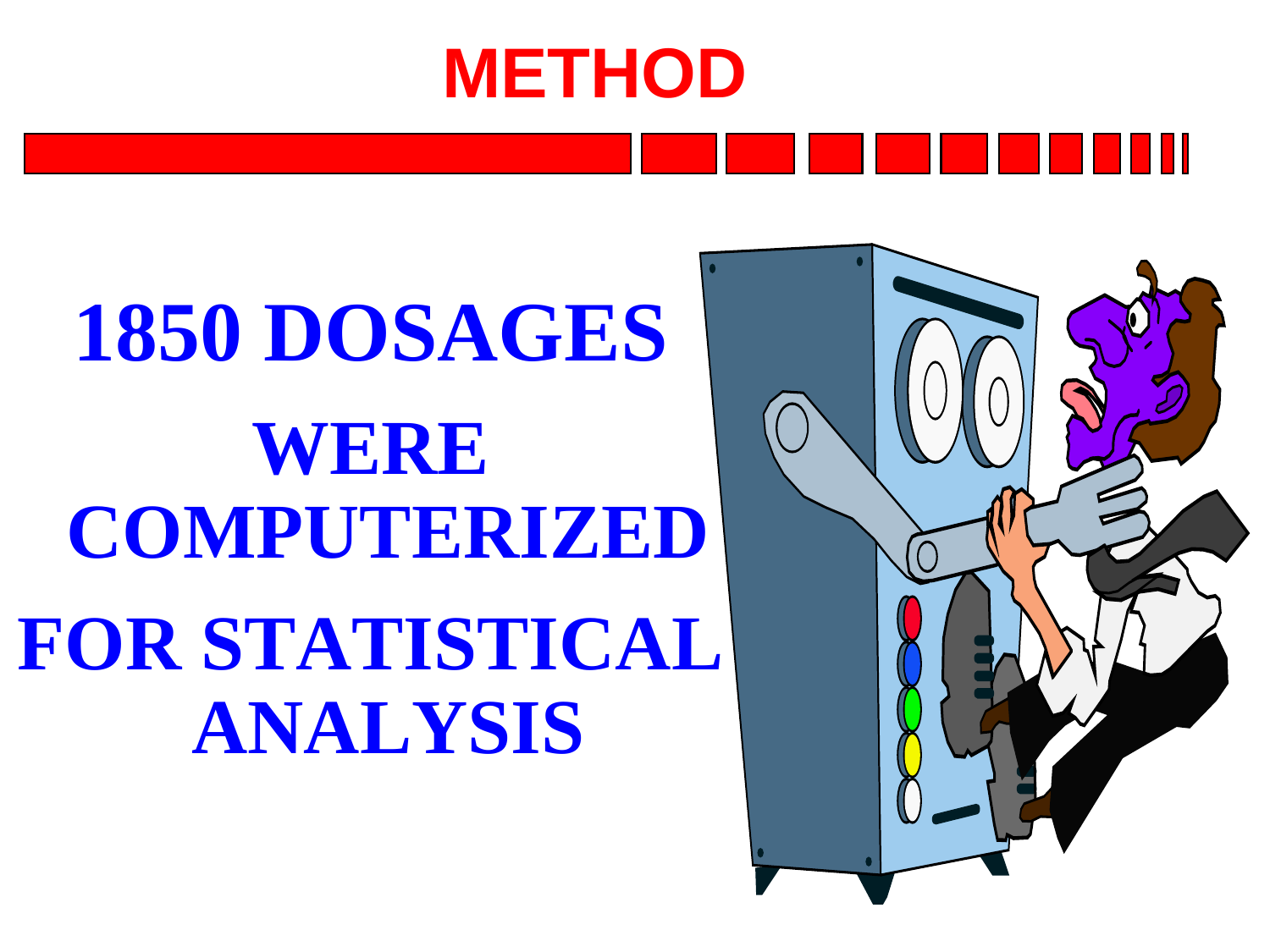## **RESULTS**

**Example 18 IFX reaches the steady state after 10-12 hours infusion. Half life increase is 4 hours (min 2 h 30 - max 7 h)**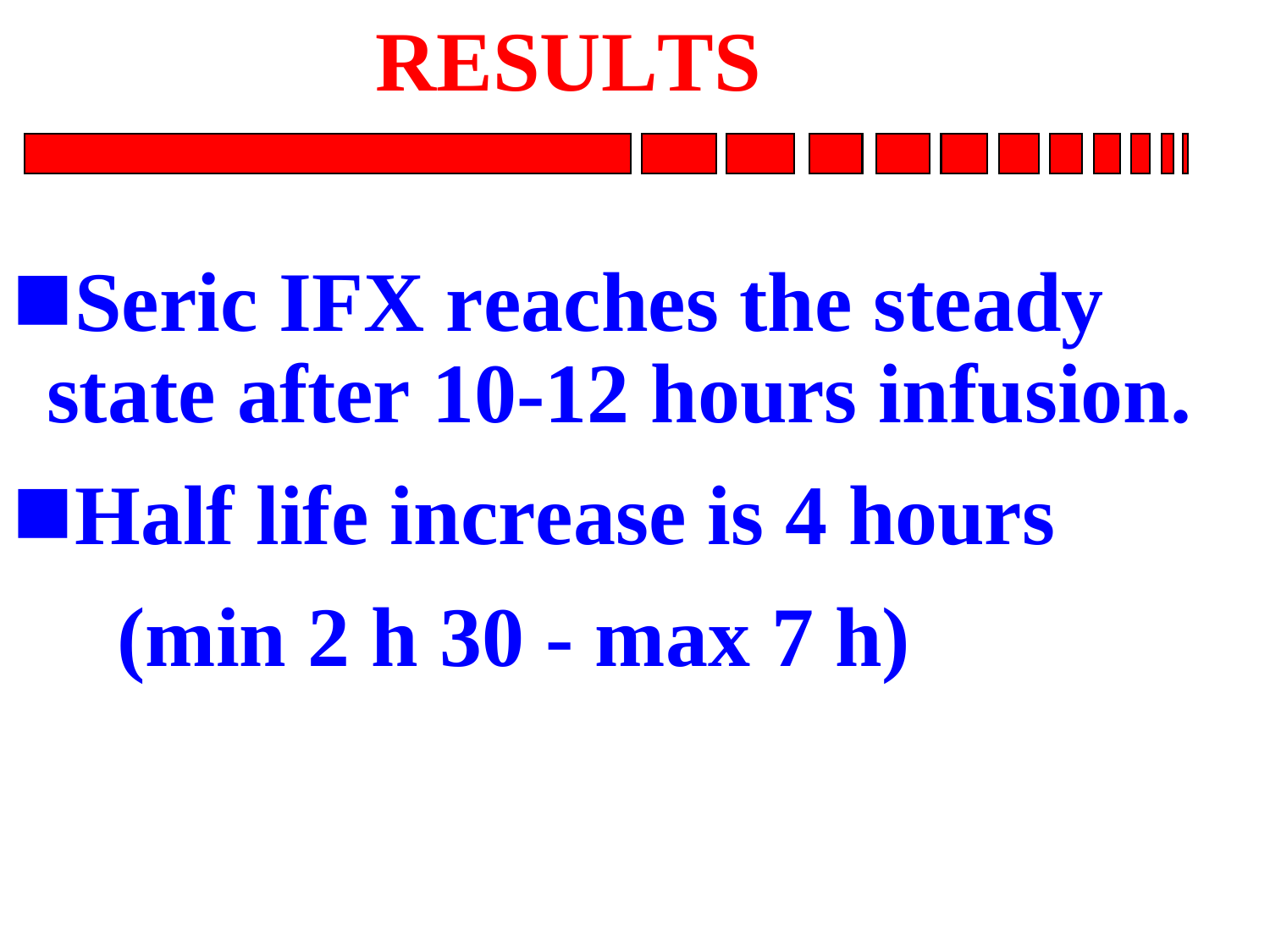



**A significant difference of mean seric level was found from day 1 to day 5 : For the daily infusion of 1,2 g/sqm:** – **average D1 seric level is 12,63.10-3 g/l** –**and average D5 seric level 9,81.10-3 g/l**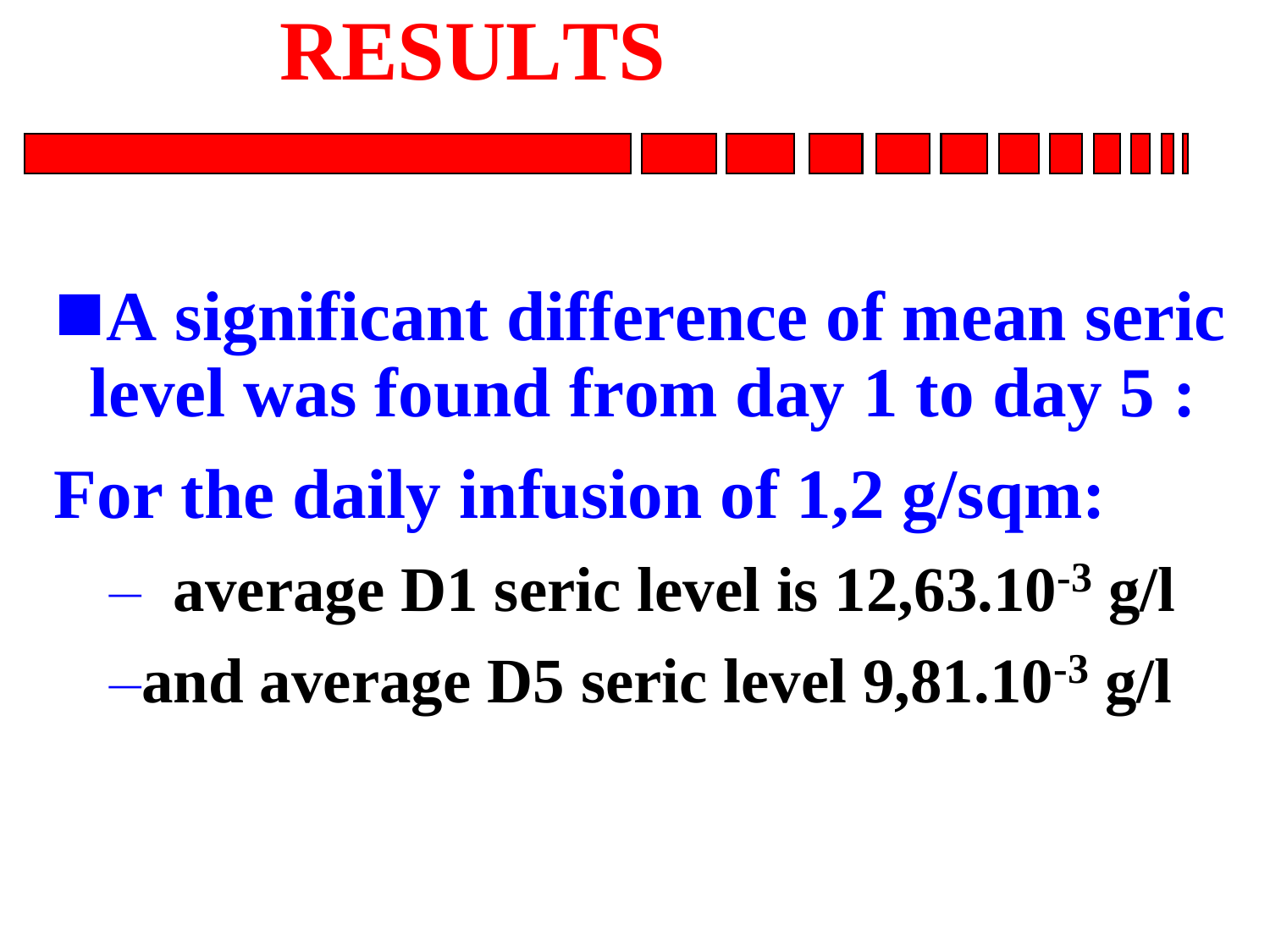### **EVOLUTION OF SERIC CONCENTRATION OF IFX**

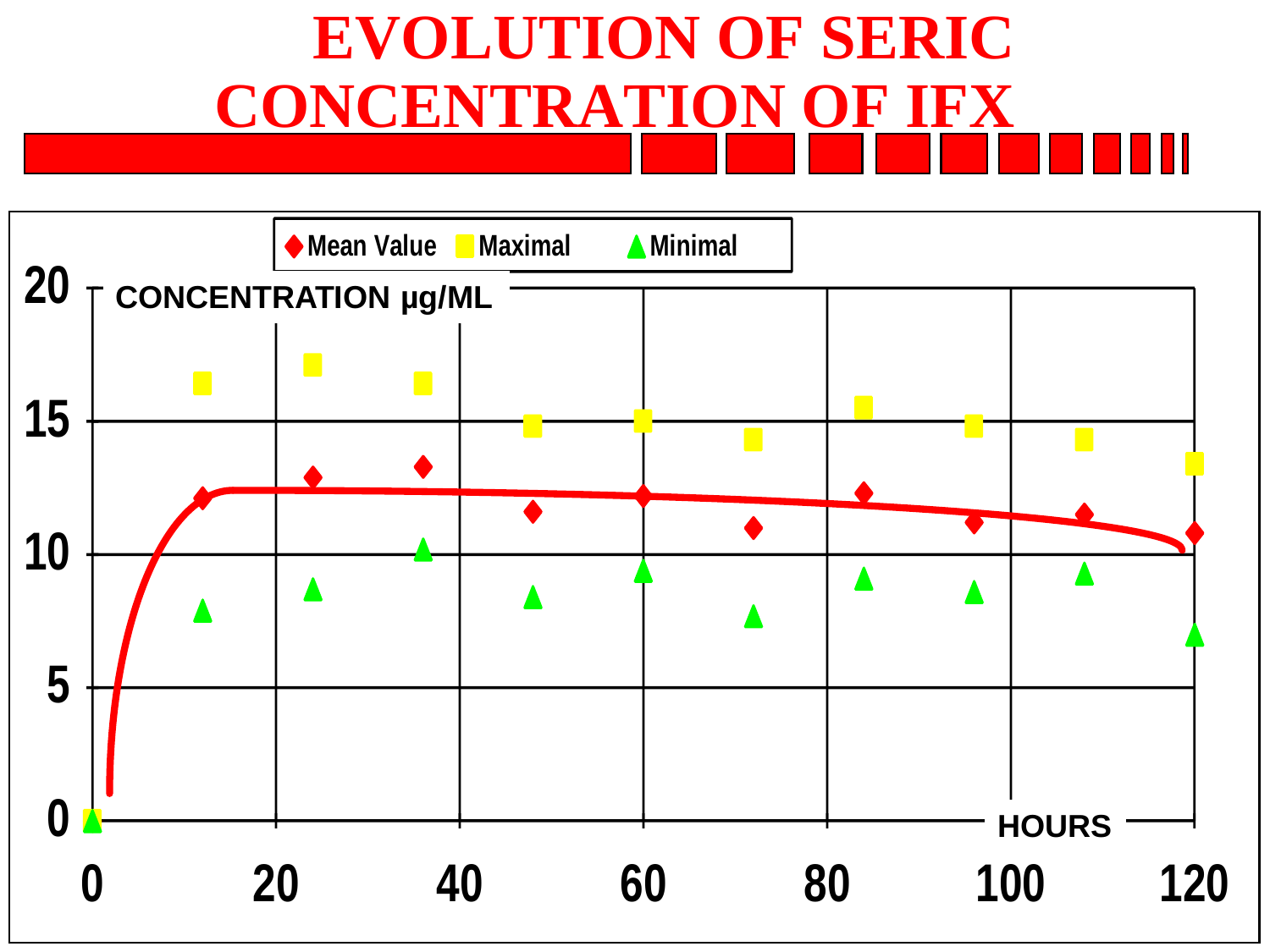#### **RESULTS**

**For a daily infusion of 1,2 g/m²** 

**the average seric level is 12,15.10-3 g/l (min 6,5 - max 20) The average seric IFX clearance is 72 ml/min (min 50, max 120)**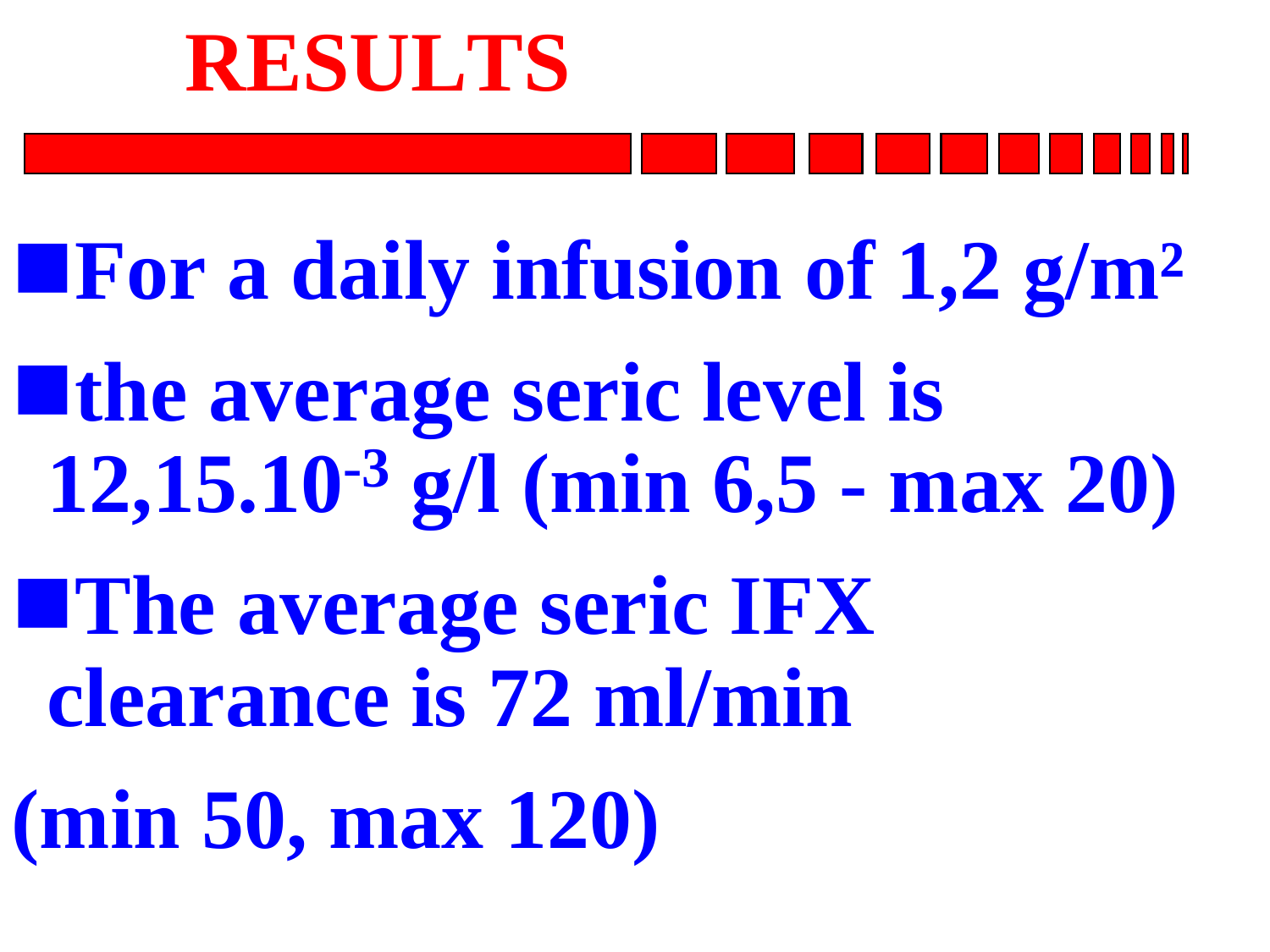### **RESULTS**



**The seric clearance is significantly correlated (p < 0,001) with age.** 

**Young patients show a higher clearance and a lower seric concentration for a fixed dosage than older patients.**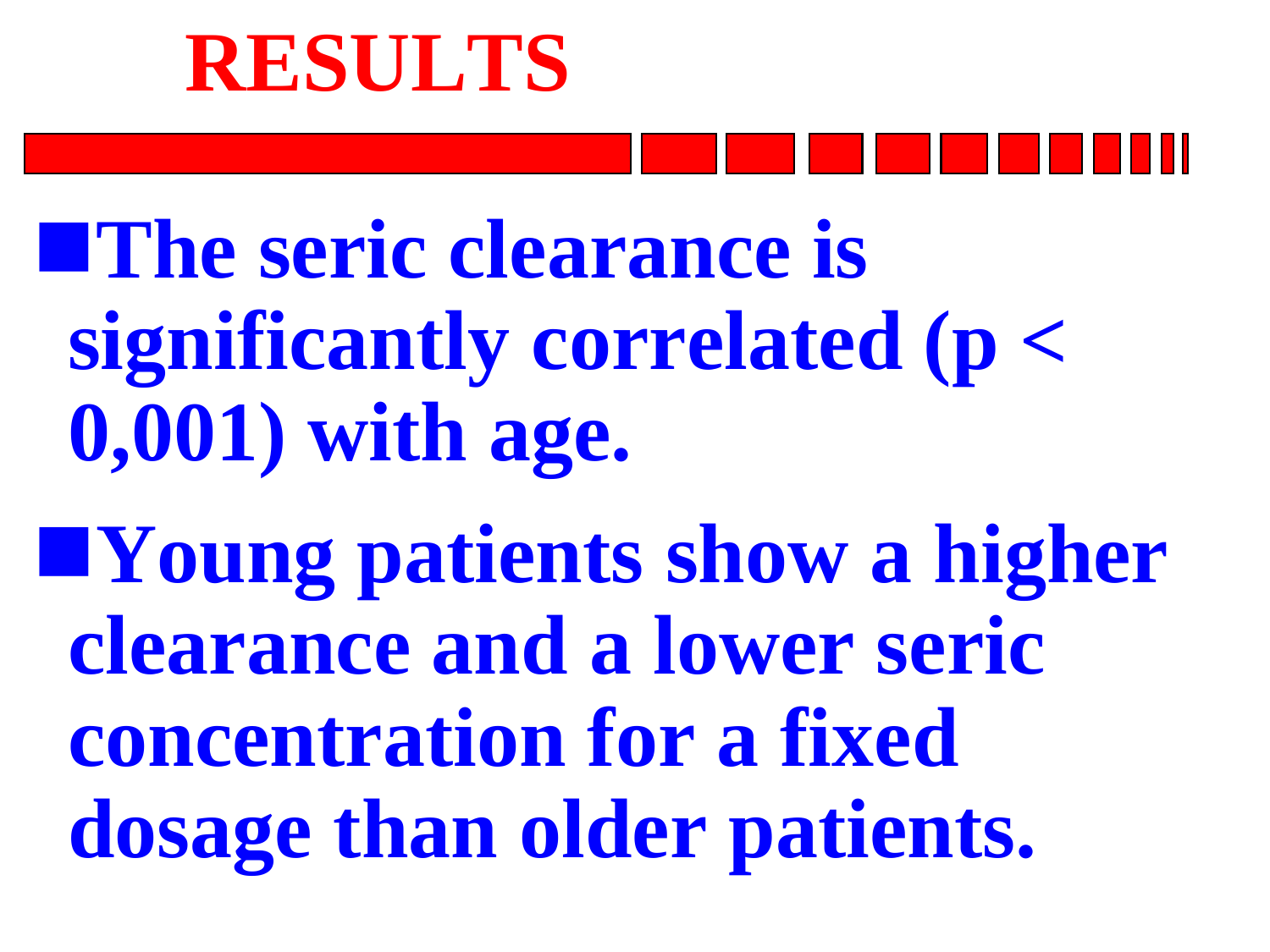#### **CORRELATION ENTRE L' AGE ET LA CONCENTRATION SERIQUE A L'EQUILIBRE.**

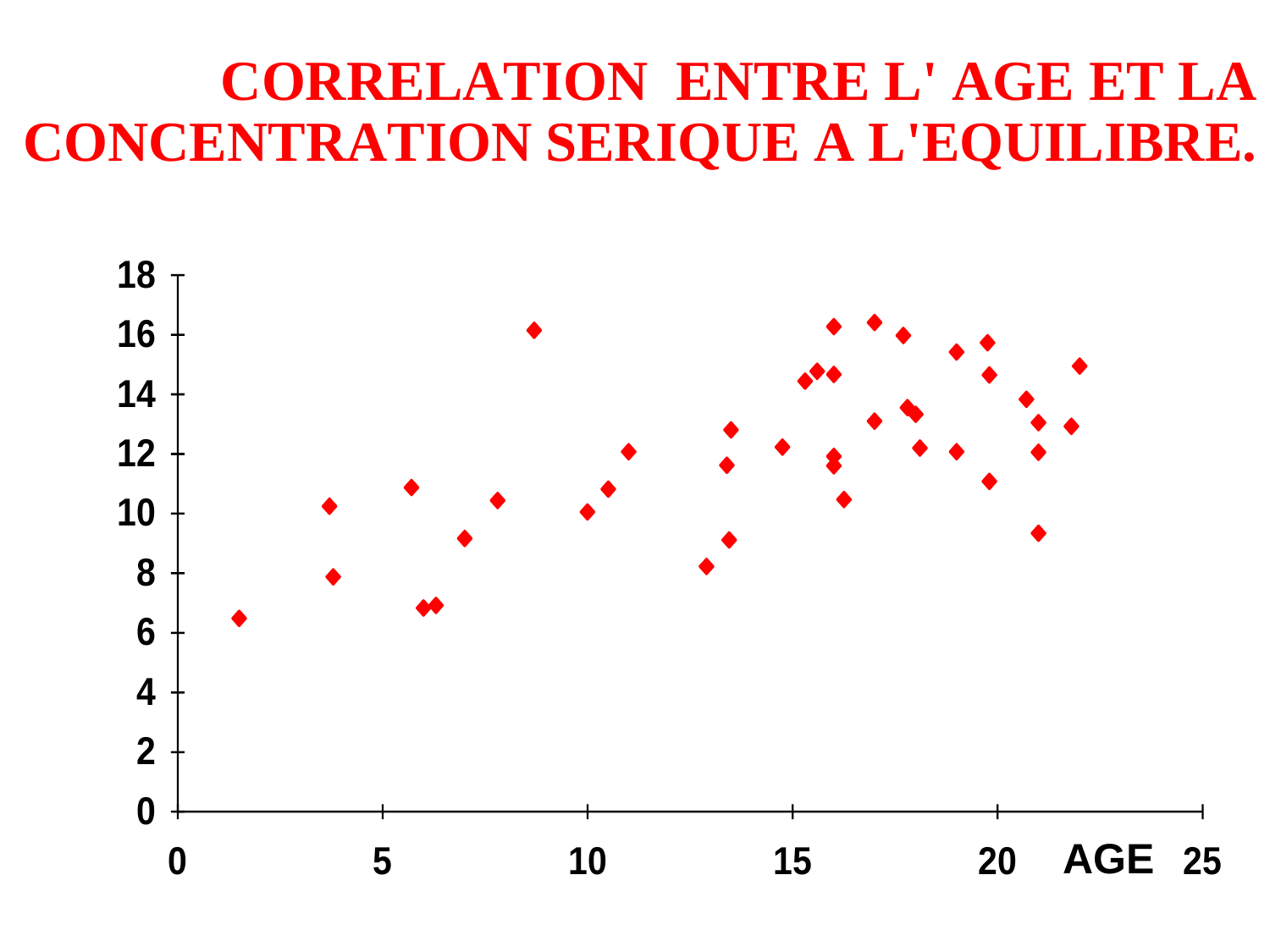#### **CORRELATION ENTRE L' AGE ET LA CONCENTRATION SERIQUE A L'EQUILIBRE.**

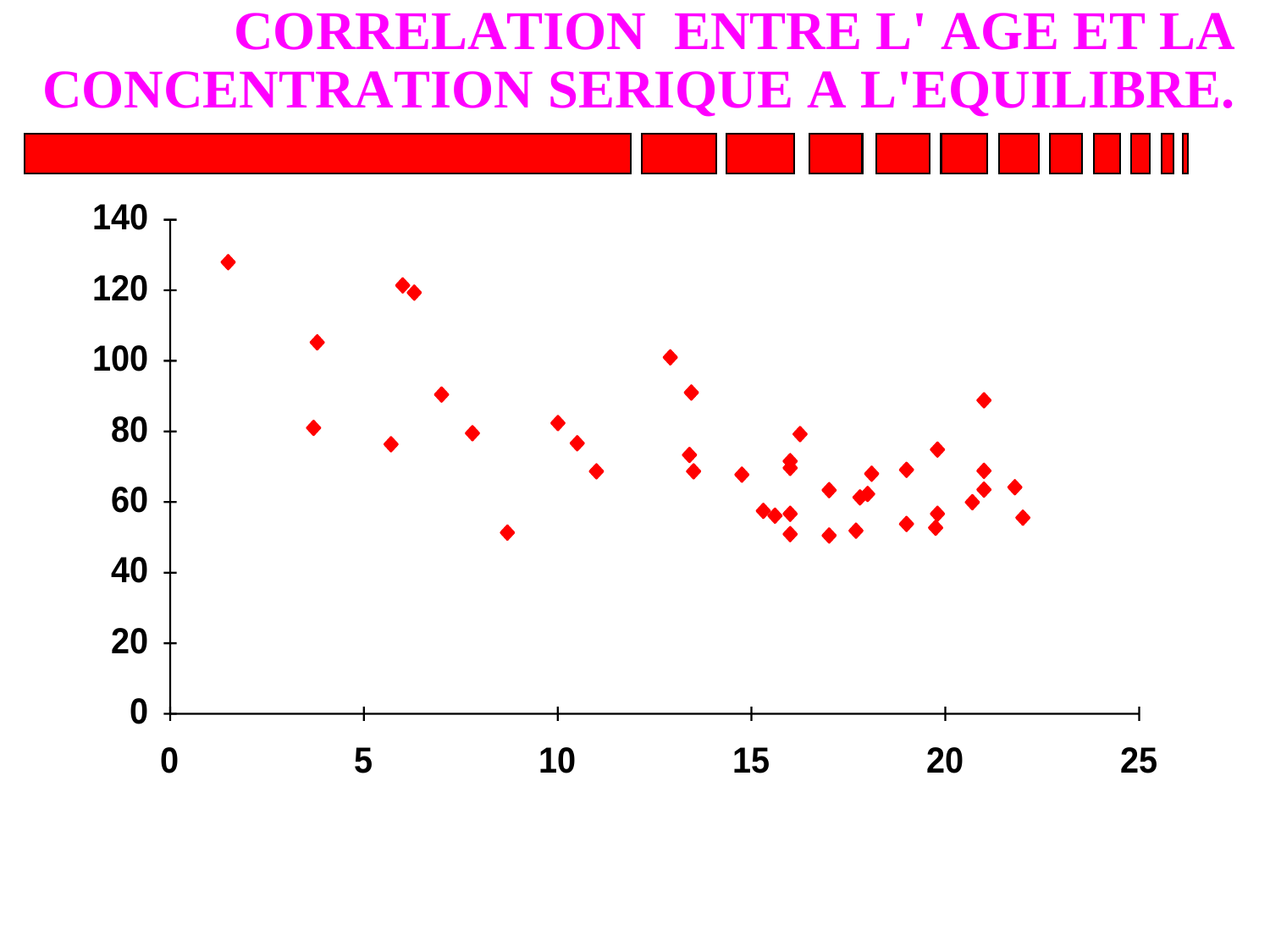#### **CORRELATION BETWEEN AGE AND SERIC CONCENTRATION .**

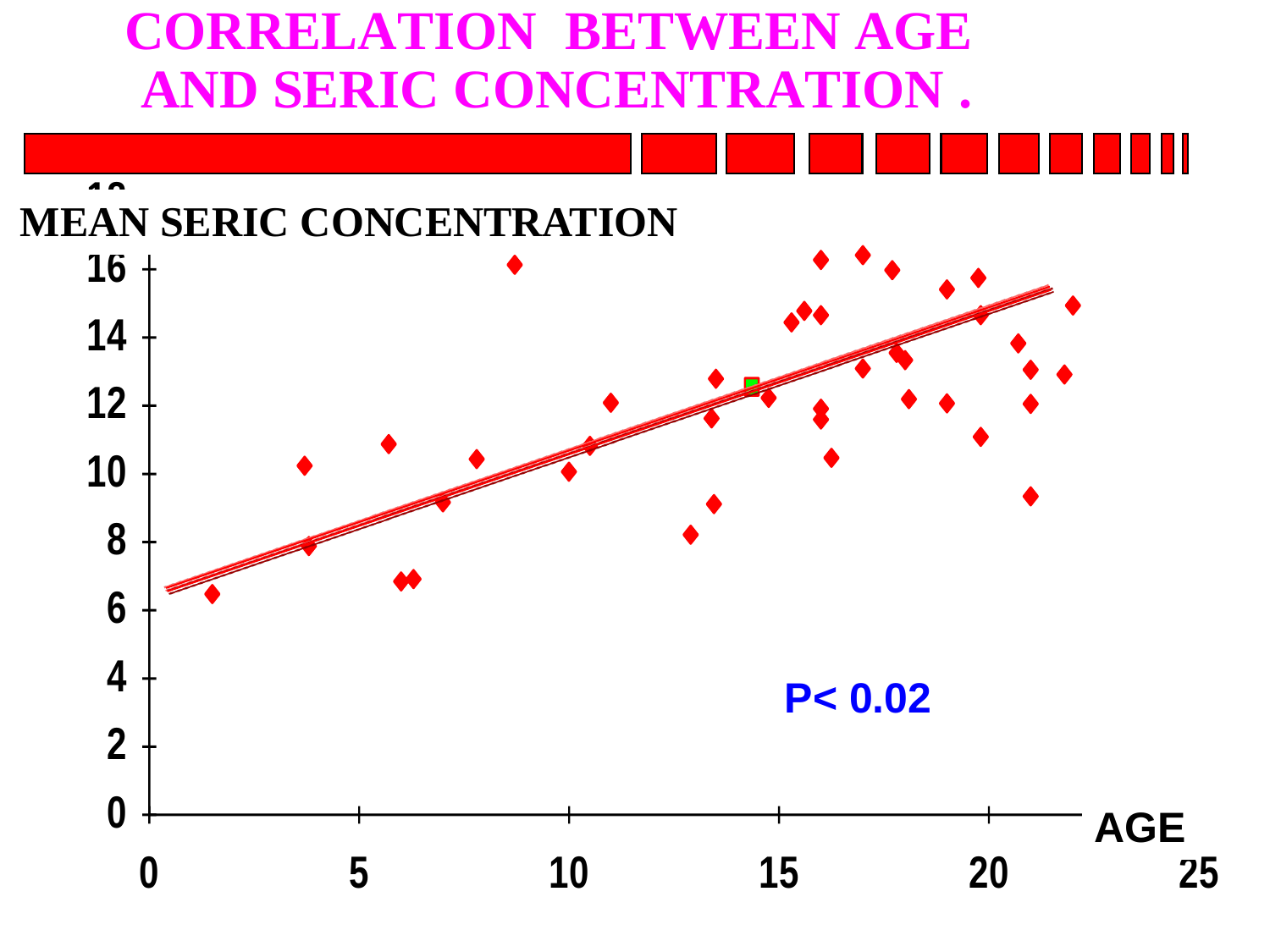#### **CORRELATION BETWEEN AGE AND SERIC CLEARANCE .**

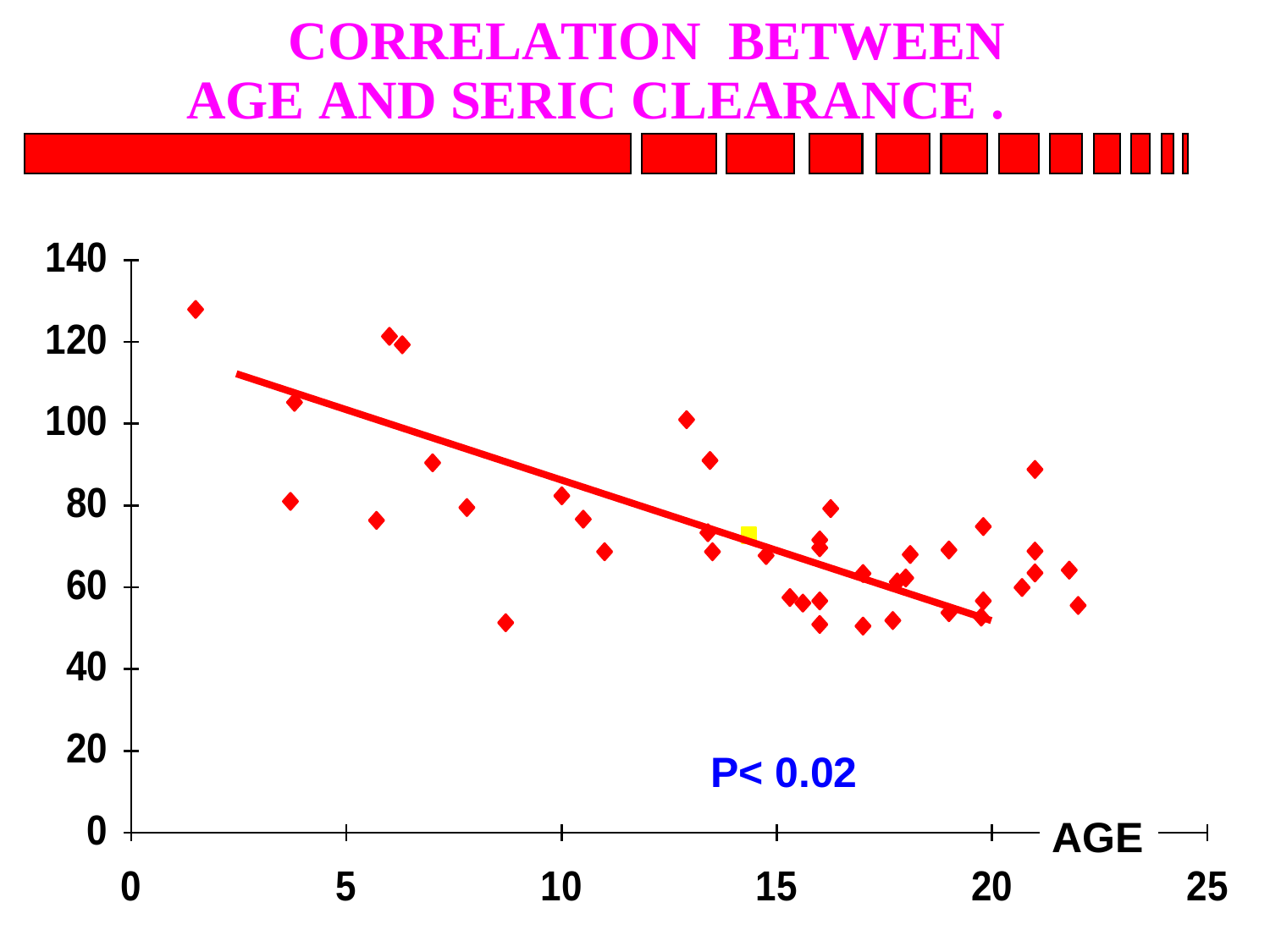## **CONCLUSION**

**Significant correlation of IFX clearance with age could explain lower apparent effectiveness in young children at fixed dosage.**

**Further studies are needed to find the best C plateau concentration or best AUC effective in different pathologies**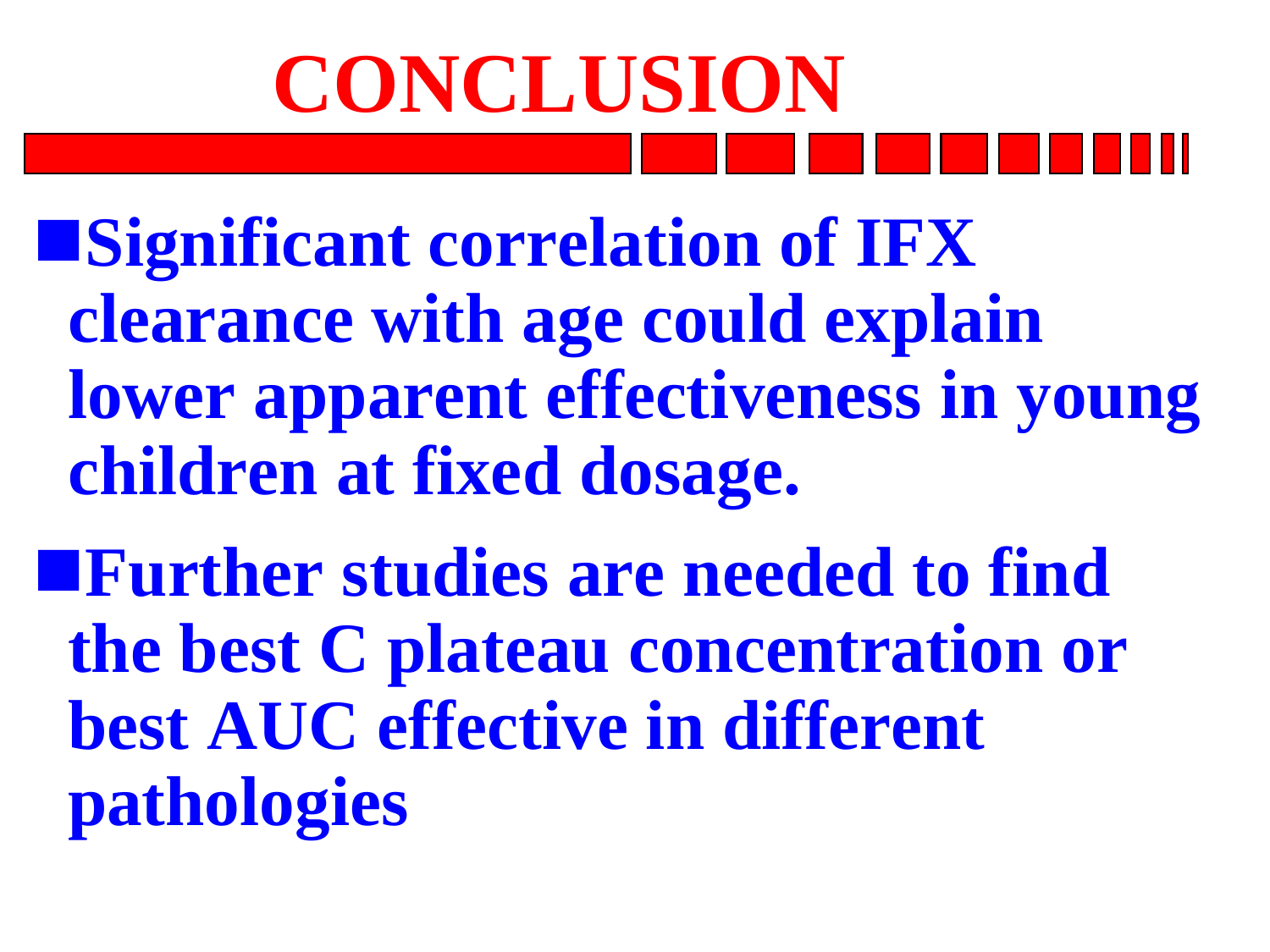## **CONCLUSION**

**Significant correlation of IFX clearance with age could explain failures of effectiveness of IFX in young children with a fixed dosage**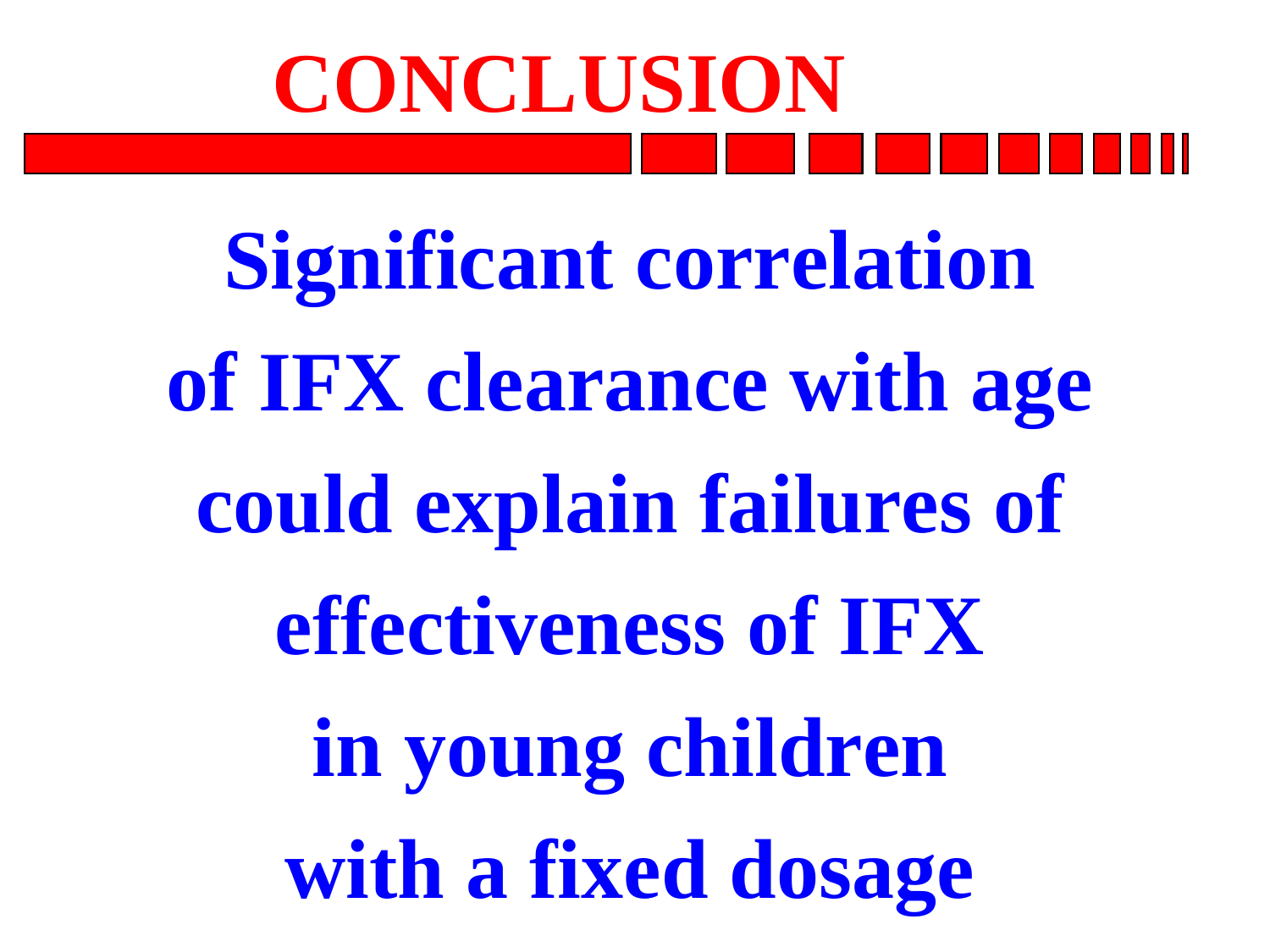### **Further studies are needed to find the best plateau concentration or the best AUC CONCLUSION**

**effective in different pathologies**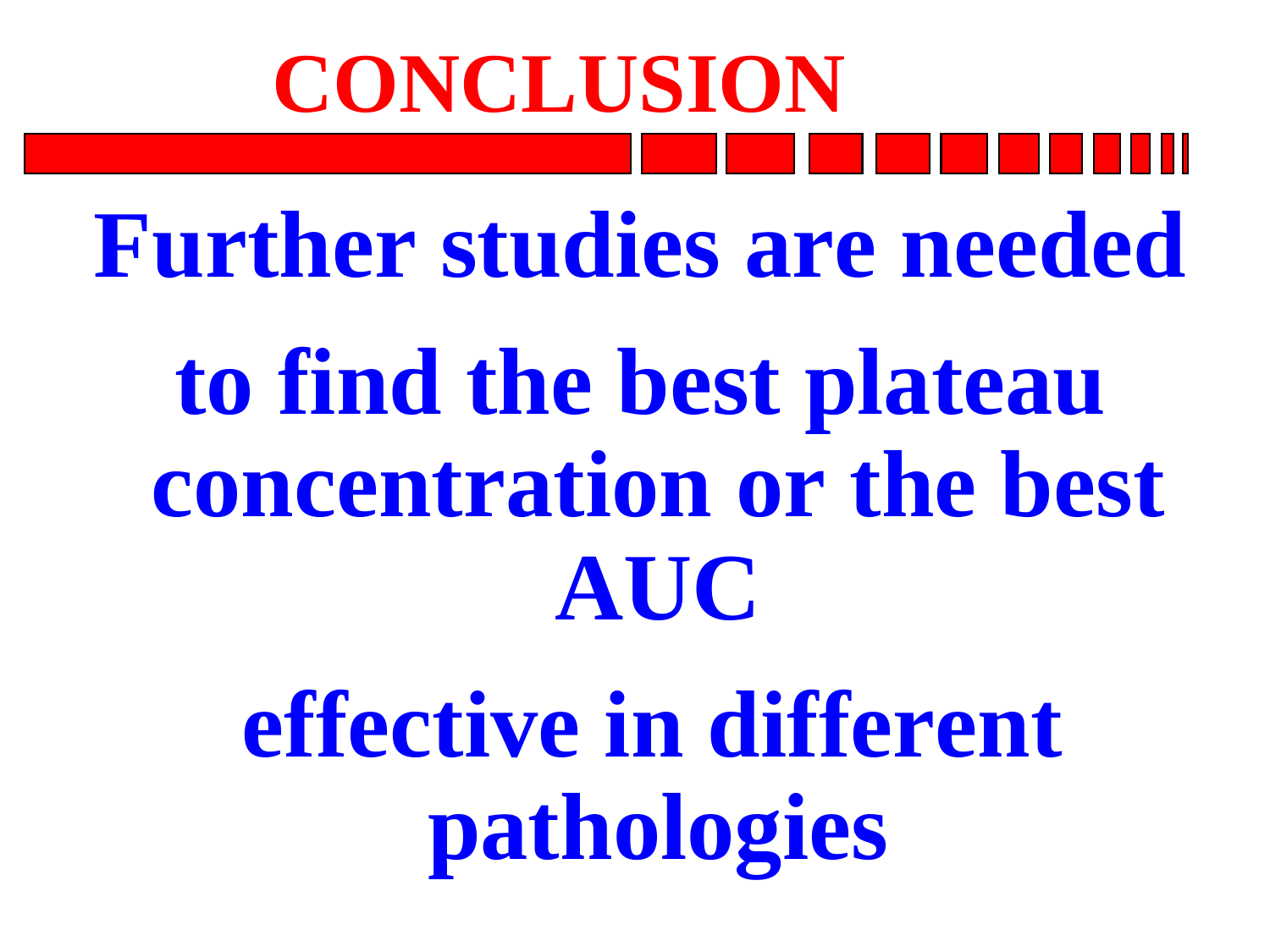

**Ability of IFX to produce response in patients with pediatric solid tumors refractory to CPX has been clearly demonstrated**

**Response rate as single agent in patients previously exposed to CPX, 24 to 32 %**